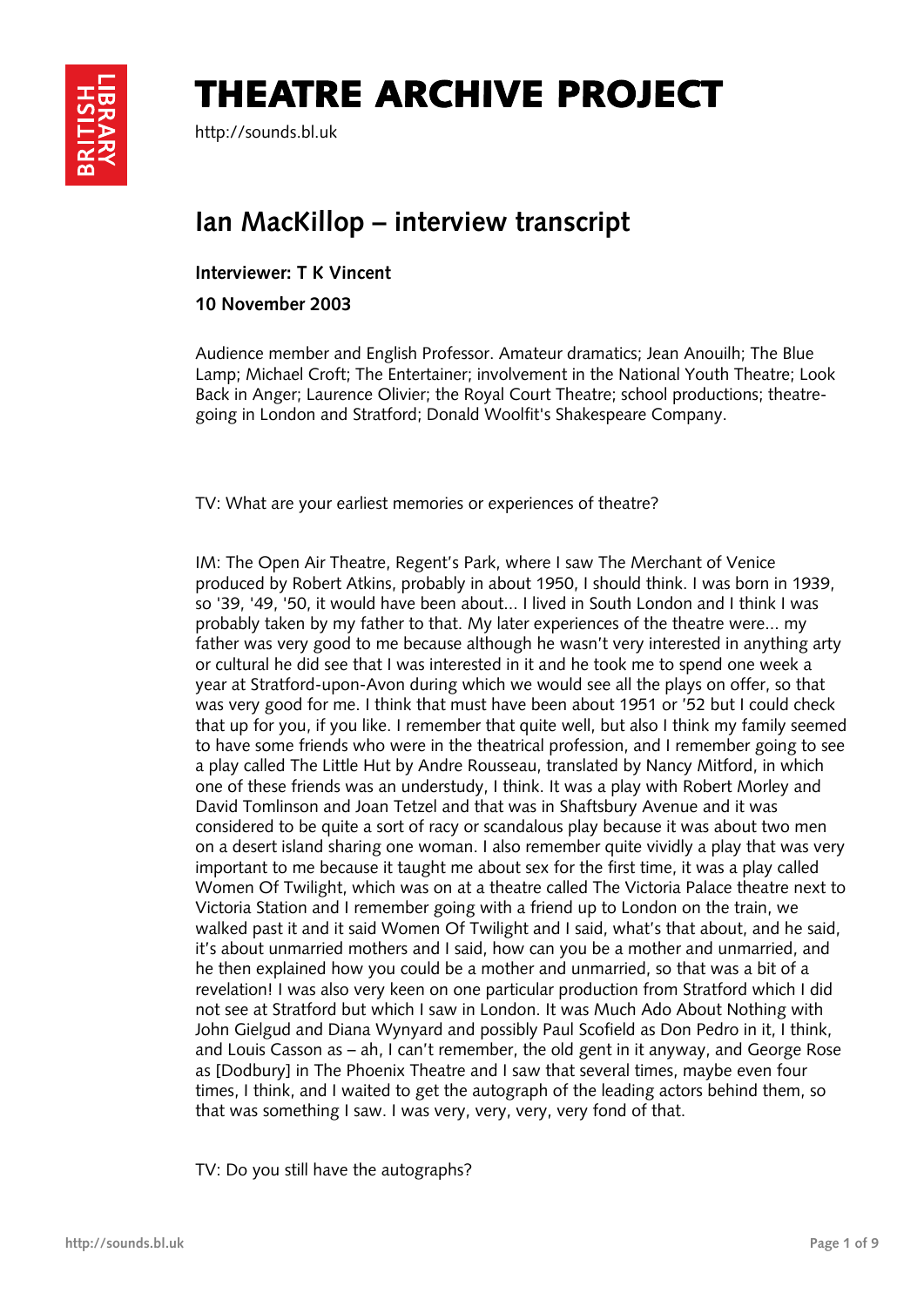IM: No I haven't, but I do remember I did have John Gielgud's autograph and it was on my programme, I think, but I wonder where that went – I don't know. Anyway, I was very, very fond of that, the music, the design by Mario Andrew, and I thought it was very good, fantastically good, actually. I only had cheap seats. Did I go by myself, I'm not quite sure how I did it, did my parents take me or did I go with a friend or what, I don't know. Shall I continue my theatrical history then? I lived in a place called Upper Norwood in South London and that had very easy access to the West End and to London because the number three bus ran from outside my house and I could take that as far as Whitehall, Trafalgar Square, and then I could walk up Charing Cross Road if I wanted to and I could stop at the bus stop and catch the bus again outside the British Anti-Vivisection League I remember; but I don't remember... I think I must have made these expeditions on my own, but in those days it appeared you were allowed to go out on your own much more, I mean, nobody thought you were going to be attacked or anything, so I went on my own to these things. When I went to school I went to a public school in South London, the same school that Dominic Shellard went to. In the post-war period some of the public schools of Britain were in trouble financially and the Labour government helped them out on condition that they gave scholarships to people who lived in the locality. I had a scholarship to go to it, so I was very fortunate for that. I didn't have any experience of theatre until about the fourth form, I suppose, when I would have been about 14 and I we used to have – do they still have houses, schools?

TV: Mine did. Mine was Nelsons.

IM: Did it, right, okay. Well, I was in a house and they had not only sporting competition but rather good, culturally speaking, drama competitions and so there would be six one act plays which would be put on and I think I was in one called Shall We Join The Ladies, which appears in Seven Short Plays, a Penguin book which you can still find in second hand bookshops and I think I got a corpse or a murderer, I can't remember. But then I went on to become very keen on drama and I managed to appear in some plays at my school which were produced very, very well, first of all playing a female part – it was all boys, you see, playing the parts – I played the role of Queen Eleanor in King John. I think this was at my school but it could conceivably have been for The National Youth Theatre but I don't think it was. Then I appeared in Henry IV part one where I played Mortimer. I appeared in a West End hit of the time called Morning Departure about a submarine lost on the bed of the sea, of which a successful film was made with John Mills and…

TV: I've seen that.

IM: Did you? How strange, how could you have seen that?

TV: My granddad really liked John Mills.

IM: He liked John Mills, did he really! Right. Well, I didn't play the John Mills part, I just played the part of a clerk in it but there were two companies for putting on plays at my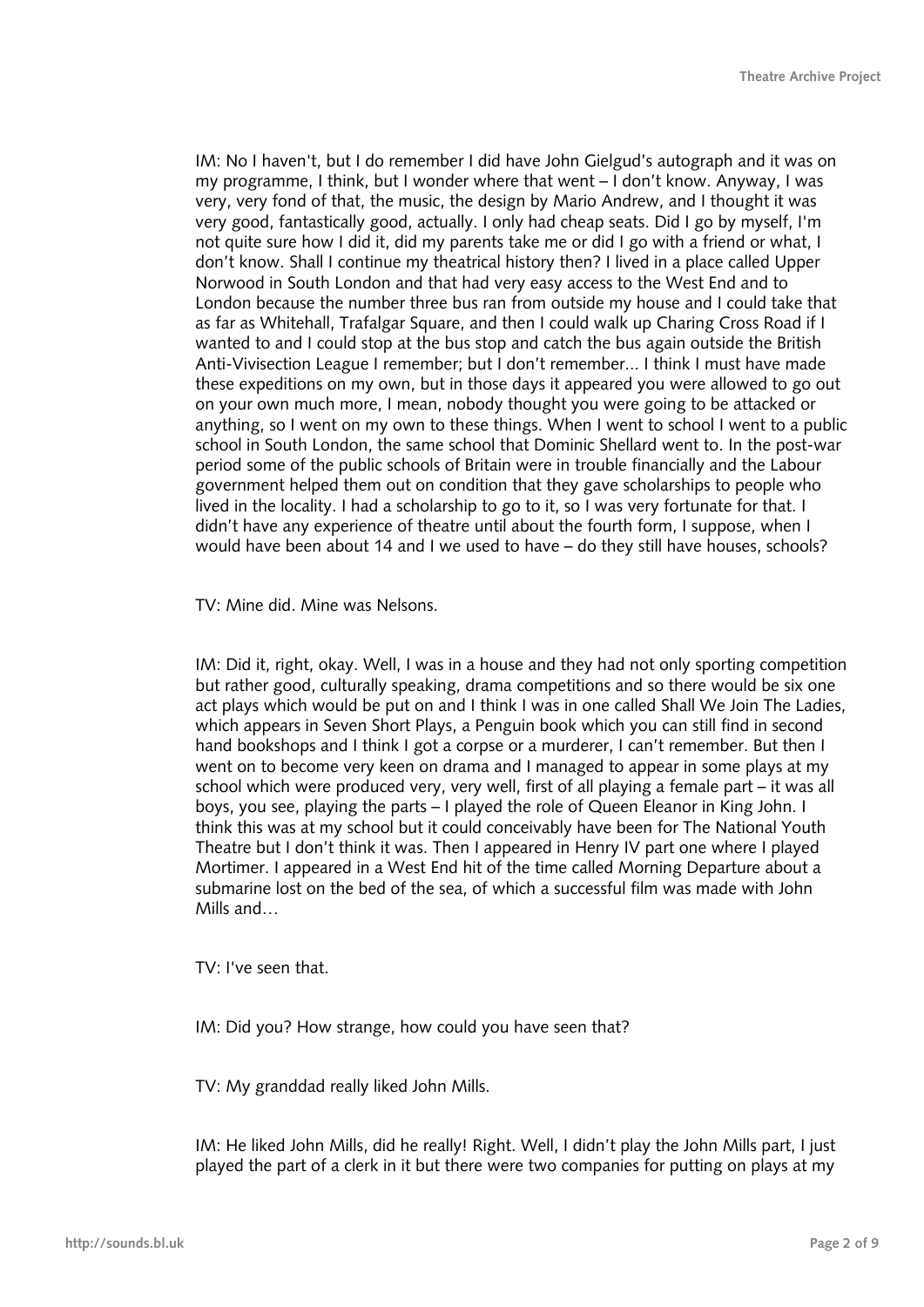school, one was the school play which was usually a Shakespeare play, but there was also a twntieth century drama society which put on a play every year and Morning Departure came under the heading of that. Then I think the school play was Murder In The Cathedral in which I played a very great leading part which I was very, very pleased about: Saint Thomas a Beckett in Murder In The Cathedral. So my career was pretty meteoric then. There was also in my school another good thing, which was called the Shakespeare Reading Society where people would just sit in the library – or part of the school library – and read Shakespeare plays. There may have also been a twentieth century play society so the culture of the school was very good. There was also a very, very good – this is quite interesting isn't it, now, having thought about it. Are you recording all this, I think I'll give it to my grandchildren. There was another thing that was really interesting, there was a very, very good Classics teacher called P.H. or Philip Vellacott who was quite a translator of Greek plays for the Penguin Classics, and I think he also put on - produced - some Greek plays which I may have been to see, but I can't remember that very well. But I do remember I had an early experience of going, some classics were put on in a theatre – what was it called, it was on the King's Road in London and it was performed by Donald Wolfit from his company. Do you know anything about that company? Well, Donald Wolfit was a really big play producer and classical actor of the war years and before, but he was very, very crude and melodramatic compared to Laurence Olivier and John Gielgud and those other greats, and he took companies around the country with very, very minimal costumes and scenery and very low pay. You can find out about him in a way from a play that was written about him called The Dresser, and it has been filmed with Albert Finney and Tom Courtney. It's quite good because it's about a young man who was the dresser of the star who was the ageing actor, Donald Wolfit. The company was quite interesting in a way, because there were two leading playwrights who were members of the company and I probably saw them then without knowing it. One was Harold Pinter and one was Ronald Harwood, and possibly there are memoirs by Ronald Harwood, not by Harold Pinter, of that period. Anyway, I saw that and it was a bit... and he also put on, although they were crap, the plays he put on. No they weren't, they were very... they were sort of very low standard compared to what we are used to, but they were quite good. But he did unusual things, for instance he put on a play that was quite exciting at the time, an old play called The Wandering Jew, in which this sort of – I'm not quite sure what it's about, it's by E. Temple Thurston but it is about this old Jewish bloke with a long beard who wanders around Europe and is eventually burnt at the stake on the stage. That was quite spectacular: the flames were made with pieces of cloth and blown with fans up from below him, but he also put on a remarkable thing that we have not even seen ever, I don't think lately. He put on the three Oedipus plays by Sophocles, that is Oedipus Rex, Antigone and Oedipus at Colonus. I went to see those and that was in the translation of E.F. Watling - the Penguin series - and that was a bit crude, but you just saw those three classical Greek plays, so it was pretty good, really. So did that, anyway. So here I am at my school and then remember that here I was in Morning Departure, Murder In The Cathedral and also then I was sort of rising up in the theatre community and I was then going to produce a play of my own, Antigone by Jean Anouilh, do you know anything about him, he was very fashionable in those days and his plays are very, very romantic and a bit political, a bit melancholy, quite exciting plays, rather good plays really, I enjoyed them a lot. A big play at that time was Ring Around The Moon which was a comedy with Paul Scofield in which Paul Scofield played two parts, two brothers, and there is a remarkable stage direction – exit Hugo left, enter whoever his other part was right, so he had to run around the back of the scenery and come on as another person. Anyway, I was going to produce Antigone by Jean Anouilh and I was going to play the chorus; that is the chorus was only a person who comes on at the beginning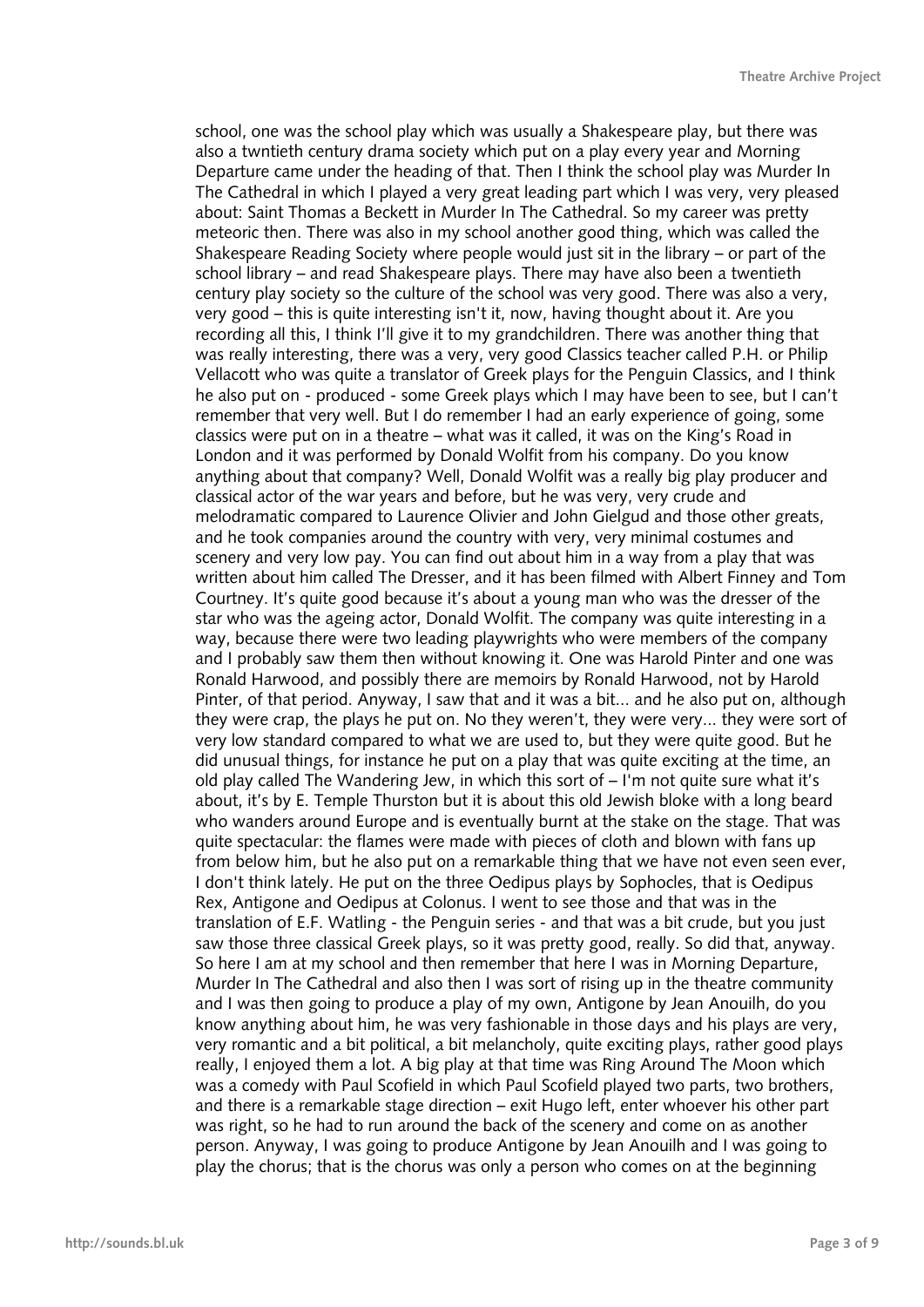wearing evening dress and giving an introduction to all the characters, a great part, actually and quite good for the producer because he will just have that bit and the rest of it he can do the policing, but it was banned by the headmaster. I'm not quite sure why, but I think there was some sort of homosexual thing involved because my school wasn't a particularly homosexual-saturated school but I think there was a little bit of falling in love with the younger boys – not me, actually, though I did, there was one person, actually, who then became, I think, director of the Tate Gallery who I totally adored, I mean, I'd lay down my life for this perfect-faced little creature who I met at a school reunion a few years ago who looks exactly the same but he's 60 now, so I didn't go on... There were no 'gays' then, there were only 'homosexuals' and 'queers', this was the pre-'gay' era and an interesting period, it was the period of Tea And Sympathy, thought to be a very exciting play about – actually, what the hell was it about? I think it was about a boy who was in love with some other boy and he went to his teacher to confess it and his teacher's wife seduced him and made him into a heterosexual. That was considered to be very... it was an American play, anyway. I don't know whether it was... but it was thought that the modern drama was too intense and I think possibly because it was mainly because the people who were involved in drama were rather prima donnas and show-offs and rebels and wouldn't wear the school cap in the correct way and a bit of a pain in the neck. None of us became famous at anything, but I think we were a bit like that, a bit awkward. Anyway, another thing that was interesting in the fifties – maybe you know about this but I think it was really interesting – was that you could see all Shakespeare's plays at The Old Vic, do you know that, and I went to see them all, so that was very good, I went to see those. I'm not sure that I have a lot more to say about what I saw.

TV: What about the National Youth Theatre?

IM: This must have been about 1956, yes.

TV: How did you get involved in that?

IM: I'm not quite sure, except that I heard - a friend must have said - 'Why don't you go in for that?' and so I must have gone to, and I do remember that I went to see, because it a bit unlike me because I was shy but I did go to see the director of it, Michael Croft, who was an English teacher, as you know, at Alleyne's School, which was a sort of sister school to mine in Dulwich in South London, and it was thought to be less posh than my school. It was less posh because it had fewer public school appurtenances and it was in a less posh area, but it's not far away, maybe a mile away, but you know how areas can change. Anyway, Michael Croft was a very much respected English teacher there and he was quite famous because he had written a novel you probably know called Spare The Rod about tough schools – was it called Spare The Rod, I think it was, I'm pretty sure it was. There was an American novel, yes, called Blackboard Jungle, well this was definitely called Spare The Rod and he had experience in tough school and now I think he was rather luxuriating in being in a not particularly tough school and he started up this theatre thing and he lived in a bedsitting room in a place called South London called Lordship Lane which is near Forest Hill. I went to his bedsitting room and I think there was somebody else there but he was there and he talked for a bit and said, that's all right, why don't you turn up and I think we've got a part for you. But here I just cannot remember if I was in two productions of theirs or not, but I really, really enjoyed it. The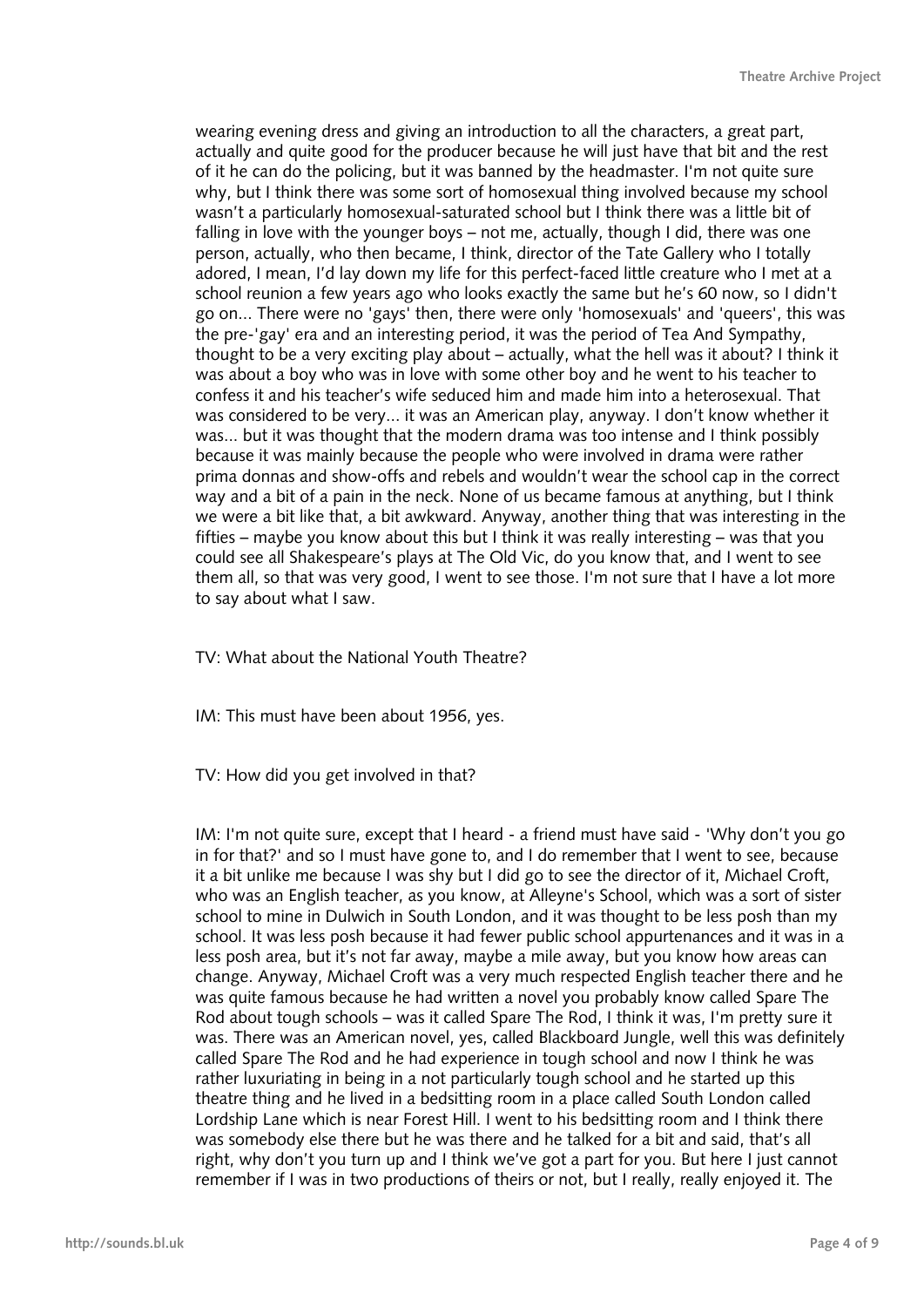thing about The National Youth Theatre that was always said is that here were ordinary boys performing in Shakespeare, and the word that was always used was gutsy, at the time. I think it would sound a bit silly today but they were supposed to be ordinary blokes, and they indeed also had boys playing girls, to begin with. I don't know why exactly... because it was a boy's school, it began with, and then girls came in. Helen Mirren came in but that was just a little bit after me. Simon Ward came in and maybe I did play in King John for the National Youth Theatre because I'm sure Simon Ward was my son or something like that, is that right, in King John... anyway. Do you know, I don't know. Anyway I certainly was in one play that I really, really enjoyed called Henry V and it was performed at Toynbee Hall – do you know anything about it, it's a very interesting, fascinating place in Aldgate, East London, Aldgate East underground station used to be in the 1890s – it's actually quite well described in a book by me called The British Ethical Society which is in the library but Toynbee Hall and it's history is well described there. Then it became a sort of adult education centre for working people with a little theatre in it, and the little theatre was rented by theatre companies such as The National Youth Theatre and there we performed and I played the French King in Henry V, Richard Hampson, I remember, played Henry V. I expected all these people to become famous but they didn't. There was a man called David Weston who played Pistol in it and Simon Ward - later Churchill on television and various other plays - he played the Dauphin so I was part of the French court. I do remember I just enjoyed it a lot, I don't remember very much direction going on. We rehearsed and we said our lines and sometimes he would say, 'louder!', or 'run on there' or 'put a bit more into it', but I don't remember any very great sort of complicated directing. There was a man – well, it was a boy, really – who was really the great assistant of Michael Croft, and he deserves a place in history, surely, but I cannot remember his name. I can remember his name, it was Paul something, I just think you ought to know that name and there would be a picture of him here. I just want you to have this one because he was such an important guy. He just seemed to know everything.

## TV: Was it Paul Costello?

IM: No. Paul Hill, that's him, yes. I see here there was Barry Rutter performing as Falstaff in Henry IV part one. I don't remember him then, but he became the Northern Broadside actor and director, and specialises in productions of Shakespeare and other plays, I think, which are rather in The National Youth Theatre line: no nonsense sort of productions, a lot of them, rather plain. Sorry, have you any questions?

TV: What about the facilities and space and funding for the National Theatre at that time?

IM: I don't really remember. The facilities were a church hall I think we rehearsed in, in Dulwich. I think we maybe had a day of rehearsal at Toynbee Hall. I remember at some time there was rehearsal in a school canteen near Victoria station. The funding, I don't know where it came from. I think that Michael Croft was always looking for funding and I think – but how it worked financially I really don't know, one just turned up and performed, but where the money came from to rent the costumes - which were quite good - I'm not quite sure. He had a good patron in the form of Sir Ralph Richardson who turned up to see the plays, and he was always struggling for money. There was a National Youth Orchestra at the time and this is what Michael Croft wanted to emulate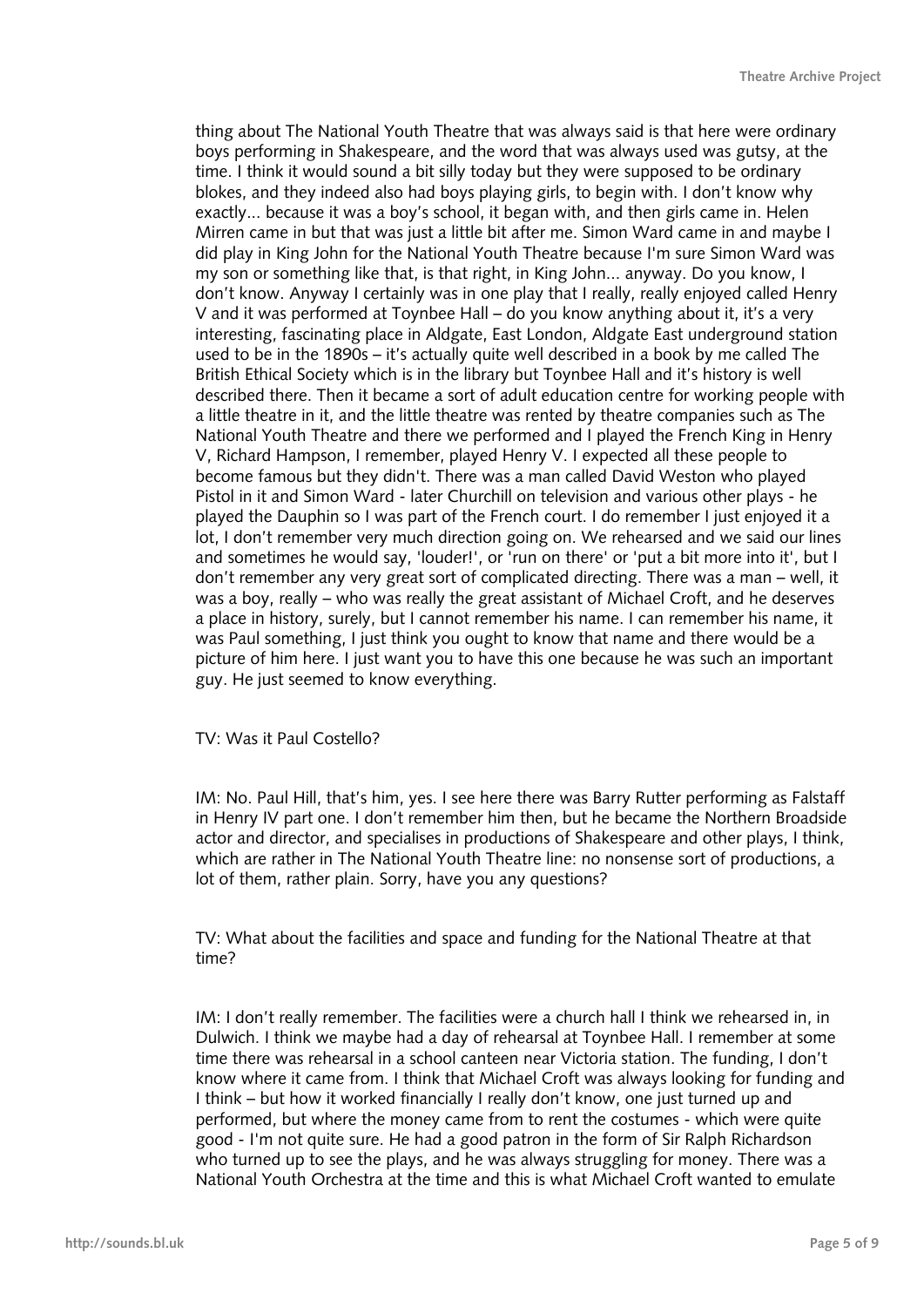but he just had to struggle. He did eventually, I think, give up teaching and managed to get a small salary for himself. I don't know what it would have been, it was probably about £700 a year. That was a teacher's salary at the time.

TV: Do you remember prices of tickets for the audience?

IM: That's a very good question, I'm glad you asked that. No, is the answer but that sort of question is very important, and where did you buy the tickets because I don't know how people got tickets. I think there were advertisements, I really don't know. I think the tickets would have been five shillings, I suppose, what's that? Is it 20p, something like that. I don't know, I'm sorry. Other questions?

TV: You were talking about rebellion at school, which interests me because 1956, the year of the National Youth Theatre, was also the year of 'the angry young man' and John Osborne's Jimmy Porter. You were probably around the age of the angry young man at the time; do you recall anything in relation to this?

IM: I do recall, I was younger than the angry young men but I recall going to see Look Back In Anger, not at the Royal Court Theatre but at the Streatham Hill Theatre, and I think Jimmy Porter was played by Alan Dobie, I think, who was – did he originally play Jimmy Porter? But I tell you something I did see at the Streatham Hill Theatre. The Streatham Hill Theatre was a very big theatre in another part of South London and it had big pantomimes, Gilbert & Sullivan shows and touring productions, but I imagine it's a bit like the Watford Empire is today, but I saw one production there that I think was quite significant, The Blue Lamp, which was a very, very popular film and it was about a policeman's family, good old British copper's family and it was about a particular criminal, a post-war criminal of the new sort. The old criminals were sort of decent working class criminals with flat caps and Woodbine cigarettes and certain specialisms, and were essentially gentle. But the new sort of criminal was the sort of spiv - do you know the expression, 'spiv' as it was called at the time? A slightly unstable young man who was always doing little deals - and he was played extremely well in the film called The Blue Lamp at the time by Dirk Bogarde and you could see this film just by getting it out of the video library and that gives you an exact bit of history of that moment. The film has a voice-over which says, we have a special problem today and it is in these sort of young men. Now the terrible thing in The Blue Lamp is that the copper - who became a national figure, Sergeant Dickson in a television series called Dixon of Dock Green, played by Jack Warner and he enshrined, he made the historical impression, 'Evenin' all', I think it was. But before it became a television series he appeared in this, and there was a terrible dramatic moment in which the copper confronted the tearaway criminal who drew a gun and, 'put the gun down, sonny, there is no problem, just put the gun down, it's alright, you'll be alright, I'll look after you, alright'. And then he shot him, and the audience was astounded that this fantastically reliable policeman could be shot. This was staged in the theatre in which there was a chase of the young criminal around the theatre, he escaped into the auditorium. So, that was more interesting to me than Look Back in Anger which I never really caught on with as being... I mean, I never got sort of involved with Look Back in Anger, but I did get involved with The Entertainer, which I found astoundingly moving. I maybe still have the copy I bought at the time, yes.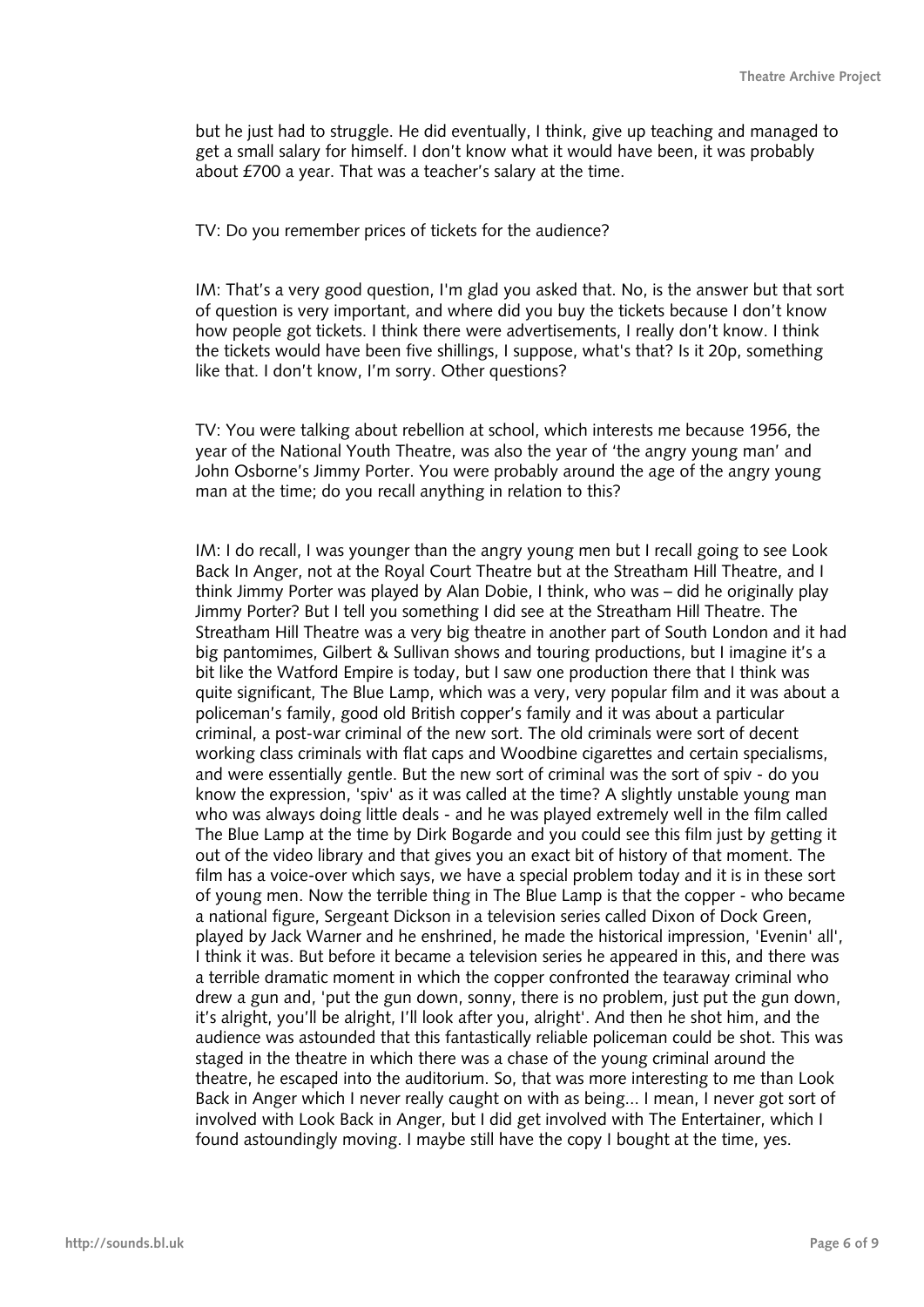TV: Did you see The Entertainer?

IM: I did, yes. Not at the Royal Court Theatre, but I saw it at whatever that theatre is that Les Miserables was on until very recently, and I also saw Titus Andronicus there this was a sort of double season, that was the point at which Laurence Olivier was moving out of his marriage and he played these two great roles, this ancient, classical role and his new style role in playing Archie Rice. I was really fascinated by that and I bought the play and when I went away to university, I took it adoredly with me and I think I became a bit of a joke at university for being so keen on this play. So, that was a thing that happened to me, but then at university I completely stopped all theatrical things at all and gave it all up because my teachers and my fellow students, who were highly tooled, intelligent people, thought it was just complete crap. Theatre was crap and really I gave up being interested and going to the theatre, I'm afraid, because the thing to go and see - if you were going to see anything - was films, and I can't think of what theatre I would have wanted to go and see. The first theatre that I thought was any good was The Assassination of Marat Sade by the inmates of Charenton. Do you know that play, the Marat/Sade play it's called?

TV: I don't know that one.

IM: It would be quite good if you wrote that down, because that was the first play that quite a lot of young people thought was worthy of an intellectual's attention and they didn't really – I don't know whether, in 1960 I wasn't living in London then, you see, but in 1960 to '61, '62, '63, I can't ever remember anything that I wanted to go to London to see. There was something I saw in London before, another playwright at the time that has gone away, like Jean Anouilh was Christopher Fry. I don't know if you know anything about him, but I saw a play by him that I thought was really moving called The Firstborn at the Embassy Theatre with Alec Clunes as the hero, who was the father of Martin Clunes, The Men Behaving Badly guy. That's just something I saw. I didn't see anything at the Arts Theatre – yes, I did, for God's sake, yes, I did see something really important at the Arts Theatre. It's a very small theatre off Charing Cross Road and I did see something that was very, very striking for me. I could have seen Waiting For Godot there, couldn't I, but I didn't, I don't know why. I did see The Maids by Jean Genet, an alarmingly weird French play set in a brothel, isn't it, with people dressed up, men dressed as women, I think, on very high heels. Anyway, that was the first avant garde thing I really saw. The next thing I was keen to see was this play called the Marat/Sade play. I suppose I could have gone to see plays by Pinter but I just didn't. I missed out on those and they only came to me eventually when I became a teacher in universities and I had to teach modern theatre. I can't think of much else that happened to me. Have you any other questions? I liked your questions about how much were the tickets and so on. Go on.

TV: Going back, if we can, to The Entertainer where you saw Olivier, what moved you so much about that, you seemed quite enthused by it?

IM: It think it was, 'I have a go, ladies and gentleman, I do have a go', and I was very moved by the songs, the 'Why should I let it touch me? Why shouldn't I sit down and try to let it pass over me?'. I wasn't so moved by the famous movie moment where he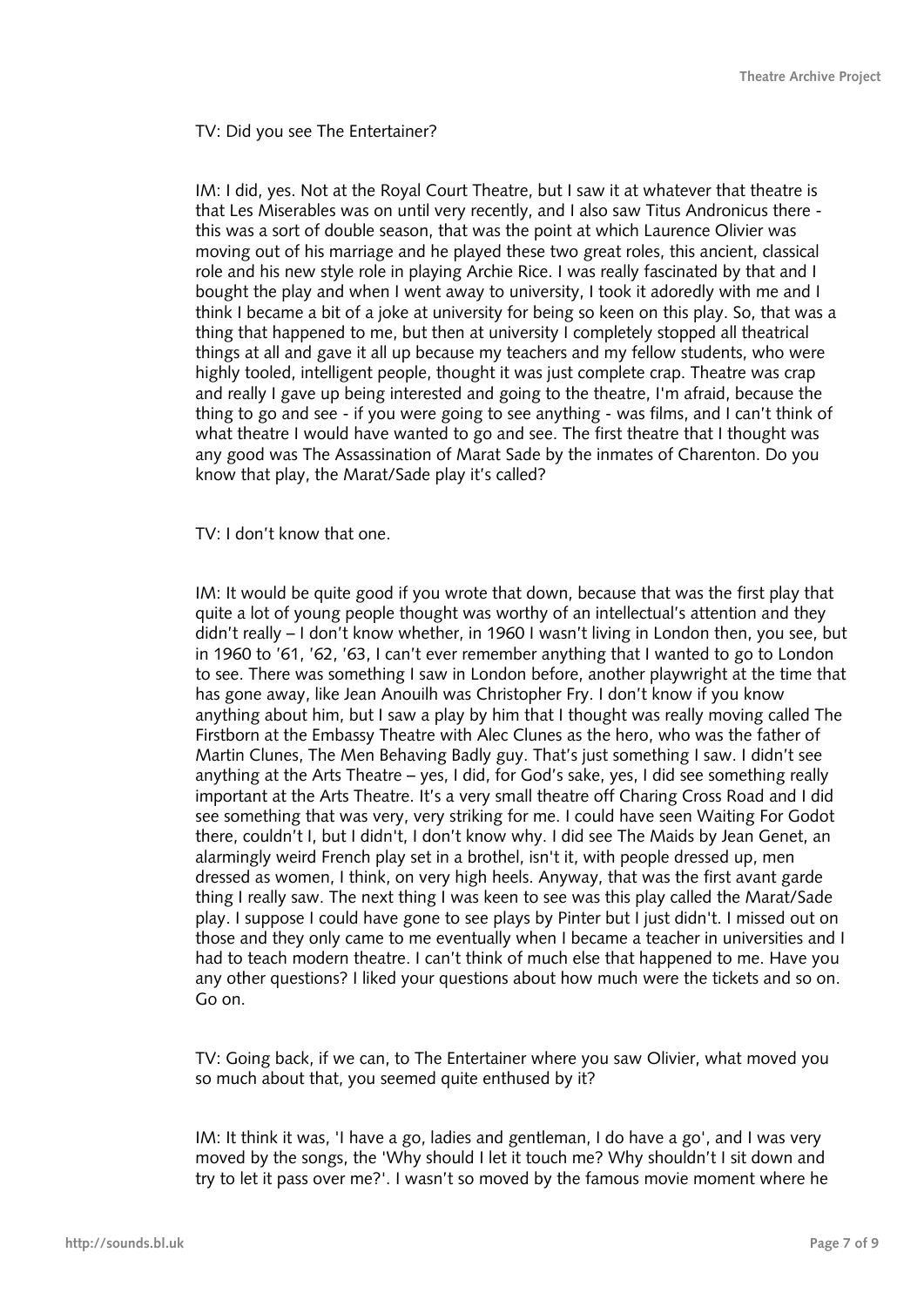talks about the black woman, but it was that sort of, I think it was so pathetic, that soft shoe shuffle song and dance thing, and the rather black... it was all very, very black. It was a very big theatre, whatever this theatre was called, very big theatre and it all took place on the stage of this theatre, being the stage of the theatre that Archie Rice was performing in and then it would cut to the room that they were arguing in, Brenda De Banzie as Phoebe, the wife of Archie, and I can't remember, it must have been Joan Plowright as the daughter, I suppose. But I just remember a real impression of sort of bright lights of the performances and black, black, blackness of the dreary scenes of quarrelling and so on. I don't remember anything really much to do with the, you know how she came in, the girl that she went off with and planned to marry to get the money from, I don't remember that at all, that comes out of the film quite well.

TV: I've seen the film.

IM: The film is quite good in its way, very good in its way and there are some excellent parts in the film where Olivier goes off – has he got a caravan or something that he takes, or a beach hut that he takes this girl to, Leslie Anne whatsername, I can't remember, well he takes her there and he talks to her and he's just so exhausted and depressed and ironical and that's good bit of the film, but I think the fact that it is so realistic northern new wave cinema-type like A Kind Of Loving or what's that one with Rita Tushingham in it, A Taste Of Honey.

TV: Sheelagh Delaney's, yes.

IM: I just thought it was not so compelling, really, but I was very compelled sitting at the back of the stalls looking at this vast proscenium arch and then with the little picked out figure in the spotlight of Archie dancing and then shifting to these black scenes and arguments, so I was very moved by that, yes. I used to take all the time in those days a magazine called Theatre World and I loved looking at pictures of plays I hadn't even seen and if you can look at old copies of Theatre World you can learn a lot about what it was like all the time. Anyway, more questions.

TV: You said you weren't that much affected by the angry young men and Osborne's Look Back In Anger. It's often described as a pivotal period in British theatre, 1956, with that play, so how do you feel about that, what are your thoughts?

IM: It was said to be pivotal and it was very pivotal, or rather the Royal Court Theatre was very pivotal, I think. It was pivotal because it gave parts to a different type of actor, more working class actors, I suppose, and more actors that didn't wear a lot of make-up, actors who were visibly a new sort of actor, I think. And I think that the National Youth Theatre was part of that new sort of actor thing in which a certain actorish refinement was cut out of the theatre. So, I would have thought the institution was more important than the actual quality of the plays. The first season at the Royal Court had The Mulberry Bush, did it, by – did it have a play by Iris Murdoch in it, and it later on had a play, The Good Woman of Szechwan with Peggy Ashcroft. It had, rather importantly, Sergeant Musgrave's Dance.